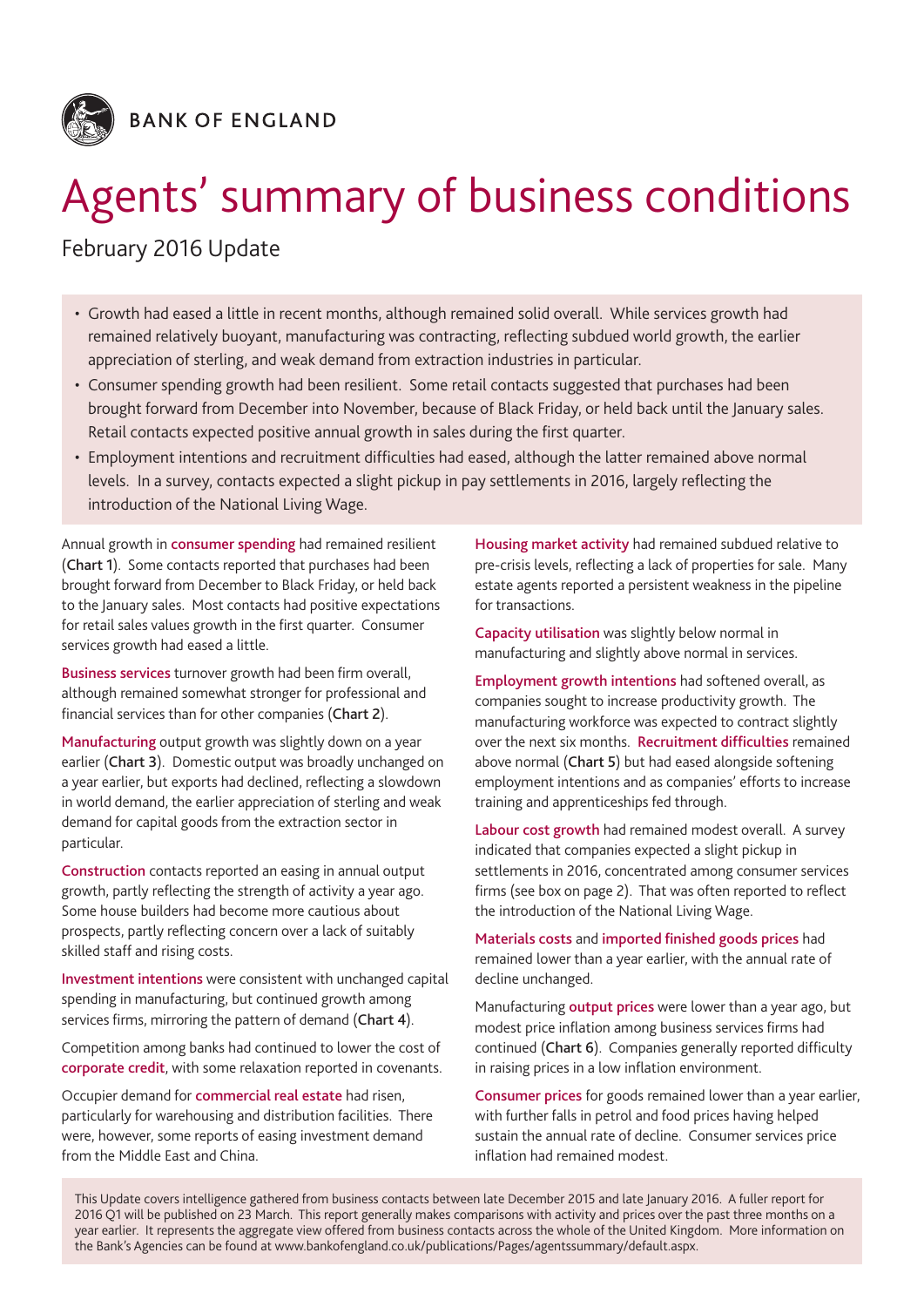# Agents' survey on pay and labour costs

The Agents have conducted an annual pay survey since 1998, asking private-sector contacts about pay settlements in the past year, expectations for the year ahead, and the key drivers of any changes to growth in total labour costs per employee. This year 342 firms responded, with a combined employment of around 600,000 staff. The results of the survey have been weighted by employment and re-weighted by sectoral employment shares to adjust for differences in the composition of the survey compared with the economy as a whole.

The average settlement was expected to rise in 2016, to 2.8%, from a reported average outturn of 2.4% in 2015 (Chart A). Looking at the distribution of responses, fewer settlements of between 1% and 3% were expected for 2016 than for 2015, with a comparable increase in the number of settlements over 3%. At a sector level, pay settlements for manufacturing, construction and business services firms were expected to increase at a similar rate to last year, but a big pickup was anticipated in consumer services awards, from 2.5% last year to 3.7% this year (Chart B).



Chart A Distribution and average rate of pay settlements

Broadly consistent with the expected pickup in settlements, a net balance of nearly 40% of respondents expected total labour cost growth per employee (a wider measure that includes regular pay, overtime payments, performance related pay, bonuses, employer pension contributions and employee benefits) to increase in 2016, compared with an equivalent figure of just over 20% in last year's survey. Expectations of increases in cost growth were strongest for construction and consumer services companies.

#### Chart B Pay settlements by sector



Looking at the factors driving changes in labour cost growth per employee, in last year's survey firms expected consumer price inflation and the ability to pass on cost increases to pull down cost growth in 2015. The near-zero balance for these factors in this year's survey (Chart C) indicates a similar expected drag on growth in 2016. In contrast, staff retention issues and changes in productivity were expected to exert further upward pressure on costs growth. The introduction of the National Living Wage was the single most commonly-cited factor driving up labour cost growth, however, with positive net balances of nearly half of consumer services firms and nearly 30% for business services and manufacturing businesses reporting upwards pressure from this source.



## Chart C Influences on growth in total labour costs per employee, 2016 relative to 2015